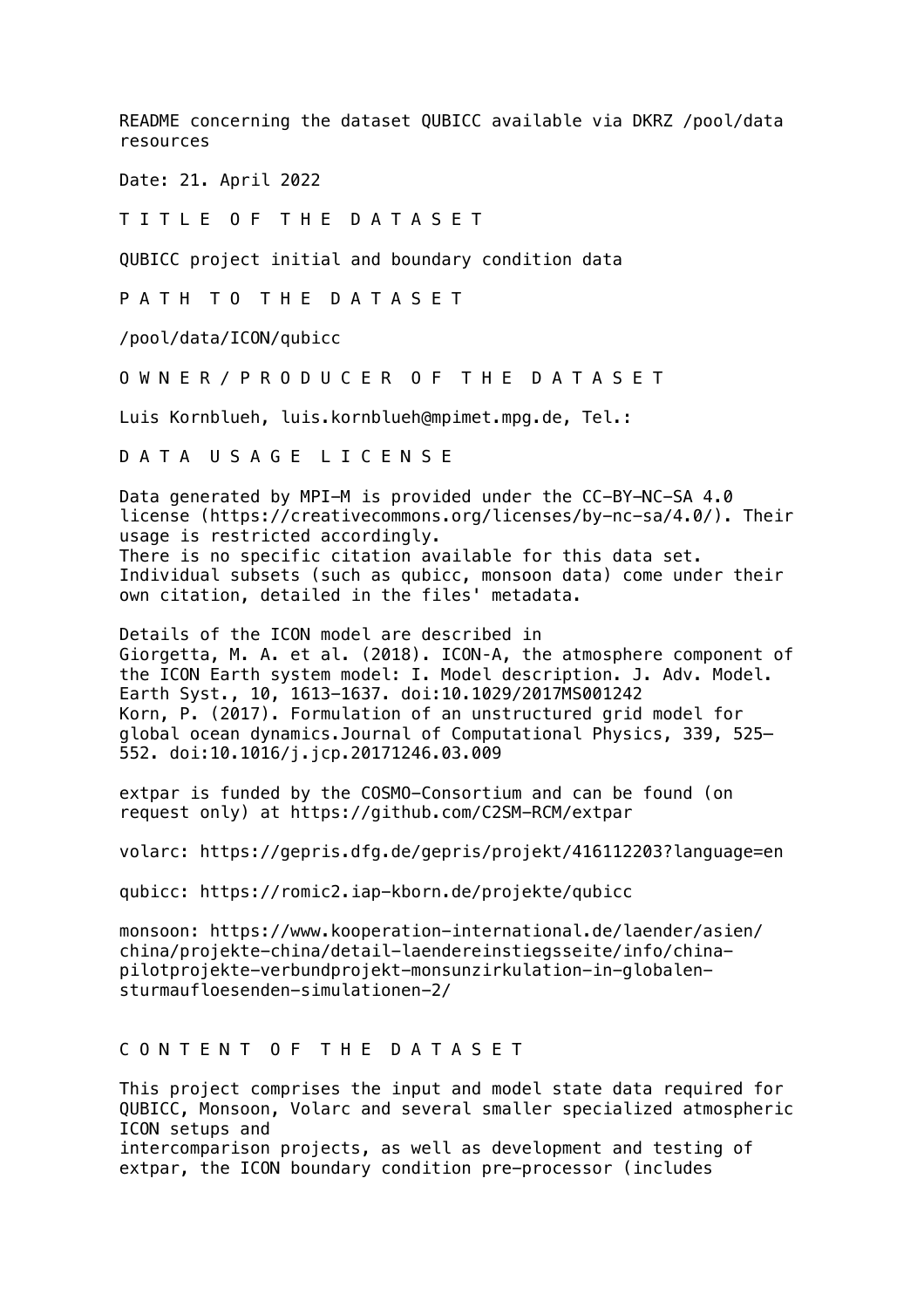versioning of extpar input data from external providers) together with C2SM/ETHZ, MeteoSwiss, and DWD. Maintaining and organizing grids (copies of grid files) and specific sapphire experiment input data e.g. for  $*$  qubicc \* monsoon \* cave \* r2b11 and other experiments with specific input data. They are based upon the current NWP physics external parameter data sets, which will be used in the near future (in late 2022); in many cases these are based up on specific 'historical' data related to volcanic eruptions. \* volarc The latter are original ECMWF model data, which are kept to be able to generate ICON input data with alternative horizontal resolutions other than used in the original experiments. ICON data is provided either as pure structural (grid) data, or as climatology or time-series, either globally/zonally uniform or as spatial distribution data, in numerous different horizontal and vertical. IFS/ECMWF data are partly in spectral-space. It contains furthermore external input data for extpar from several sources and in various formats. Instructions and scripts for generating ICON compatible data from this data sets for producing ICON input data are provides by extpar. Boundary data for time-dependent quantities (historical) is available for small subsets of the original sets made available by / pool/data/ICON to ease the transfer of experiments from DKRZ to other computing centres. Most data are provided in NetCDF format, except for the scripts and some textual dictionary files describing used parameters in files. Contents (variable selection) and format (gridding) of the data files is specific to ICON requirements, D A T A U S A G E S C E N A R I O S Access to this data is essential for a substantial number of users of ICON, especially the grid service. As ICON is used as the standard modeling environment, envisaged for at least the next decade, MPI-M and many other institutions associated with DKRZ will depend on it. M E T H O D S U S E D F O R D A T A C R E A T I O N See above or contact dataset owner/maintainer. I S S U E S

No